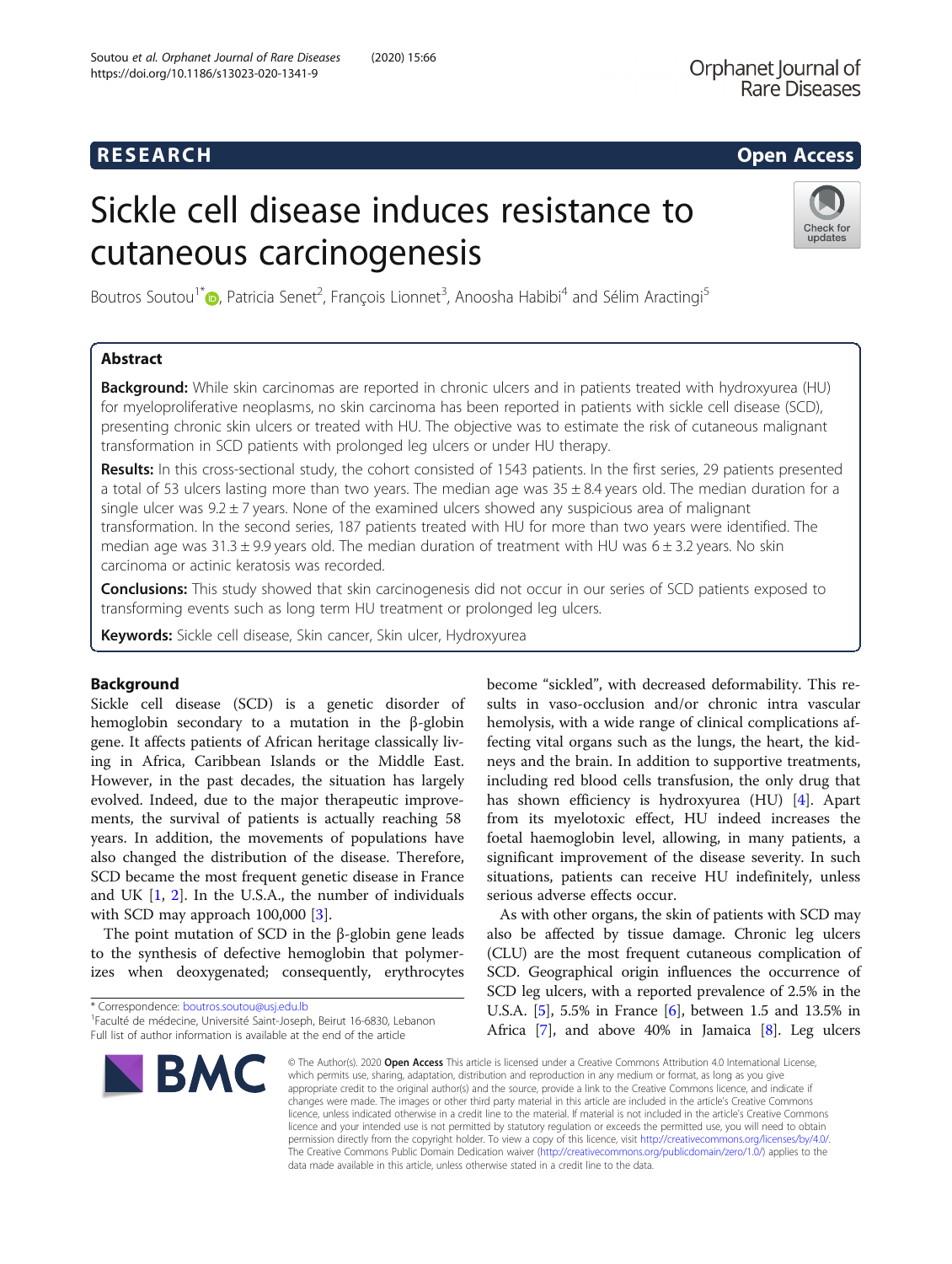frequently present with severe pain, several complications such as infections, a high recurrence rate and a poor healing prognosis with a time-to-heal reaching several years  $[6-11]$  $[6-11]$  $[6-11]$ .

Failing-to-heal leg ulcers of vascular or traumatic origin may transform into skin carcinoma after a prolonged course [[12](#page-4-0)–[14](#page-4-0)]. The mechanisms responsible for such neoplastic transformation remain unknown. Besides, in patients treated with HU for myeloproliferative neoplasms, skin carcinogenesis is frequently reported with actinic keratosis (AK) or squamous cell carcinomas (SCC) reaching up to 10% of recipients after 5 years treatment duration [\[15](#page-4-0)–[17](#page-4-0)]. In our experience, as well as in the literature, there are no skin carcinomas- or even AK reported in patients with SCD whether presenting prolonged cutaneous ulcers or being treated with HU. Therefore, we hypothesized that skin cancer susceptibility might be very rare in SCD population. The aim of this study was to estimate the risk of cutaneous malignant transformation in patients with SCD presenting any of the classical carcinogenic events, namely CLU or HU treatment.

### Patients and methods

This is a cross-sectional study. The population consisted of all patients followed for SCD in two referral centres, Tenon and Henri Mondor Hospital, in Paris, France.

Concerning CLU cases, we selected all SCD-patients followed for non-healing leg ulcers, lasting for at least two years. We chose this stringent cut-off in order to sensitize the power of the study. Indeed, although carcinomas may arise as early as 6 months after ulcers, selecting a longer period should allow to depict more wound-associated cancers [[18,](#page-4-0) [19\]](#page-4-0). Therefore, the files of all the SCD patients with leg ulcers were studied and only those eligible for the above criteria were selected. A letter was sent to these patients, explaining the aims of dermatological outpatient visit. Informed consent was obtained before study enrolment. One of two trained dermatologists (BS or PS) examined all the patients and collected data. These included age, sex, skin type, geographic origin, eventual immunosuppressing factors (drugs and/or diseases). A precise analysis of ulcers characteristics was performed: site, size, duration, number of relapses, and essentially any sign evoking a carcinomatous transformation. These consisted in irregular infiltrated margins, or growing granulation tissue. In these cases, a skin biopsy was performed to rule out a skin carcinoma.

Concerning the second cohort, we selected patients currently treated with HU for more than two years. Here also, we had to choose a minimal period even though in literature, the time to onset of AKs or skin carcinomas under HU is not well defined. Given the large number of patients in this population and the easiness to detect carcinoma or AK in these young patients, we decided to collect the data from detailed medical files in both centres. Age, sex, geographic origin, occupation, SCD type, immunosuppressing factors (drugs or diseases), HU treatment details (dose, duration), and of course the presence at any time in history of AKs, skin carcinoma or melanoma were recorded.

Data used for this study were stripped of personally identifiable information. The study was conducted in concordance with the French Ethical Rules as well as with the Declaration of Helsinki.

### Results

The cohort of SCD patients followed in the two referral centers at the time of the study consisted of 1543 patients, 1078 displaying the SS genotype from which we selected the SCD-prolonged ulcer group that corresponded to 29 patients presenting a total of 53 ulcers non healing ulcers for at least 2 years (prevalence: 2.6% of SS patients). Characteristics of these patients are shown in Table 1. These were 13 women and 16 men. The median age was  $35 \pm 8.4$  years old (20–52). Twentytwo originated from Sub-Saharan Africa and 7 from the French West Indies. Most of them were of skin phototype VI. All ulcers were located as expected on the lower legs and the feet with a median size of  $15.8 \pm 23$  cm<sup>2</sup> (0.25–101.5). The median duration for a single ulcer was  $9.2 \pm 7$  years (2–33) and the median number of recurrences for each ulcer was  $5 \pm 7.7$  (0–30). Only one of these had occupational sun exposure. Five patients have received one or more skin grafts as part of ulcer

Table 1 Sickle cell disease patients with non-healing leg ulcers, characteristics

| Variable/Statistic                        | All patients ( $n = 29$ ) |
|-------------------------------------------|---------------------------|
| Sex (% female)                            | 45                        |
| Age (years), median (range)               | 35 (20-52)                |
| Skin type                                 |                           |
| $-VI(\%)$                                 | 90                        |
| $-V(\% )$                                 | 10                        |
| Geographic origin                         |                           |
| -Sub-Saharan Africa (%)                   | 76                        |
| -French West Indies (%)                   | 24                        |
| SCD genotype, SS (%)                      | 100                       |
| Ulcers (number)                           | 53                        |
| -Site                                     |                           |
| *leg (%)                                  | 15                        |
| *ankle (%)                                | 72                        |
| $*$ foot $(\%)$                           | 13                        |
| - Size (cm <sup>2</sup> ), median (range) | 15.80 (0.25-101.5)        |
| - Duration (years), median (range)        | $9.2(2-33)$               |
| - Number of recurrences, median (range)   | $5(0-30)$                 |
| -Malignant transformation                 | 0                         |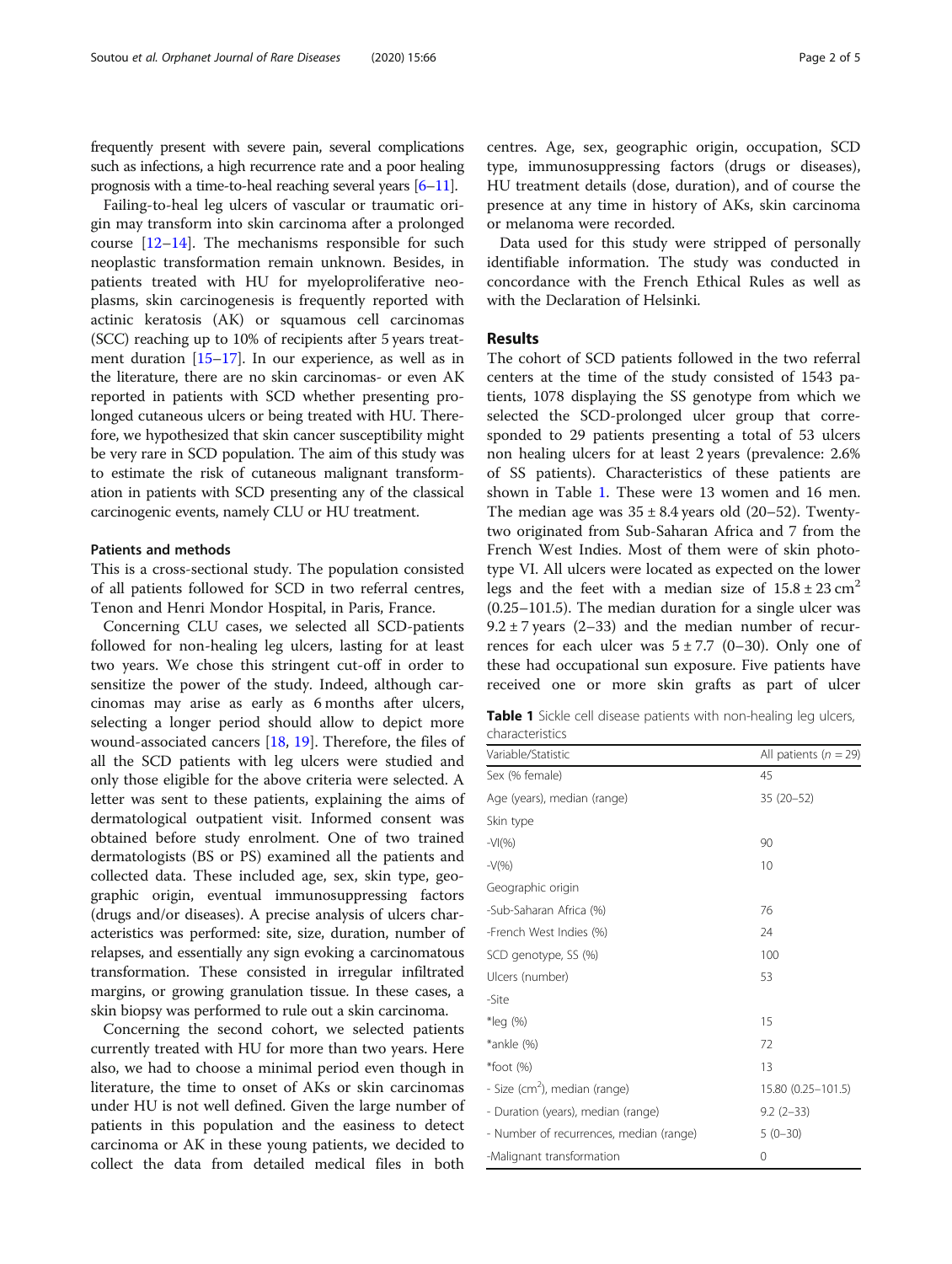treatment. Of note, 6 out of 29 patients with such CLU were also under HU treatment. Suspicious area of malignant transformation was never found in any case after precise clinical examination of the ulcer margins, the granulation tissue and the surrounding skin by the dermatologist. Consequently, no skin biopsy was performed. Follow-up of these cases never disclosed any sign of malignant transformation up to now.

In the HU treated group, we identified 187 patients (117 women and 70 men) treated with HU for more than 2 years. Main characteristics are shown in Table 2. The median age was  $31.3 \pm 9.9$  years old (11–77). Sixtyeight per cent originated from the Sub-Saharan Africa and 23.5% from the French West Indies. The large majority (93%) of these patients had homozygous SS genotype. The median duration of treatment with HU was  $6 \pm 3.2$  years (2–17). The median daily dose was 1100  $\pm$ 300 mg (500–2000). There was no occupational exposure to sun (data not shown). Regarding immunesuppressive associated regimens, we found only 3 patients receiving low dose of prednisone and/or of methotrexate for rheumatic disease. Here too, for all these patients, no case of basal cell carcinoma, squamous cell carcinoma, melanoma, actinic keratosis (AK) or any other malignant tumour of the skin was recorded.

### **Discussion**

This study shows for the first time that in individuals affected with SCD, skin carcinogenesis does not seem to develop despite exposure to various transforming events. Indeed, malignant transformation of CLU, as well as skin

**Table 2** Sickle cell disease patients treated with hydroxyurea, characteristics

| Variable/Statistic                 | All patients ( $n = 187$ ) |
|------------------------------------|----------------------------|
| Sex (% female)                     | 62.6                       |
| Age (years), median (range)        | $31(11-77)$                |
| Geographic origin                  |                            |
| -Sub-Saharan Africa (%)            | 68.5                       |
| -French West Indies (%)            | 23.5                       |
| -Mediterranean region              | 6.4                        |
| -Madagascar                        | 1.6                        |
| SCD genotype                       |                            |
| $-SS(%)$                           | 93                         |
| $-Sb(%)$                           | 3.7                        |
| $-SC(%)$                           | 2.6                        |
| -Sdpunjab (%)                      | 0.6                        |
| Hydroxyurea treatment              |                            |
| - Duration (years), median (range) | $6(2-17)$                  |
| - Daily dose (mg), median (range)  | 1100 (500-2000)            |
| Skin cancer reported               | 0                          |

cancers related to HU therapy, were never found in our cohort of patients. In addition, to our knowledge, these complications have never been reported before in literature nor known by other colleagues in charge of these patients even in other continents. Finally, this study shows that 2.6% of SS patients had long lasting ulcers evolving for at least 2 years.

The results detailed above were provided through a robust study. Indeed, patients were included from a limited number of referral centres (two) for SCD where methods of patient management and medical records are similar. An exhaustive search of all medical files was done in order to retrieve data of patients to analyse. In addition, all leg ulcers were examined by trained dermatologists to assess the presence of any suspicion of transformation. Of note, our study did not perform systematic biopsies of ulcer tissue as this has already been done [\[10](#page-4-0)]. Such procedures are painful and may exacerbate ulcers in SCD affected patients. However, prolonged follow up did not show later any suspicious event. We can also note that, after the study ended, all the patients remained under regular medical observation until present time and no skin carcinoma was later reported; a fact that further enhances the findings of our study. A possible limitation of our study can be related to the impossibility of verifying the good compliance to HU prescription where a lower adhesion to treatment could interfere with the study outcome. However, all the examined ulcer patients as well as the HU patients had a regular specialist follow-up in both centres; the only fact that could warrant an acceptable compliance to treatment.

Malignant transformation of leg ulcers has already been evaluated. Although case reports are much more frequent than clinical series, studies have now been done [[12,](#page-4-0) [18](#page-4-0)–[21](#page-4-0)]. CLU of vascular origin can lead to the development of mainly well-differentiated SCC or verrucous carcinoma, usually after a long duration of evolution [[12,](#page-4-0) [20](#page-4-0)–[23](#page-4-0)]. Prevalence of malignant carcinoma reached 10% in a recent French prospective study of 144 patients presenting non-healing leg ulcers with a median duration of 6 years [\[12](#page-4-0)]. In a Swedish series, the relative risk for SCC in patients with CLU is 5.8 times as compared to controls [[20](#page-4-0)]. In a British retrospective analysis, biopsy disclosed carcinoma in 4 of 17 ulcers with hyper-granulation and in 9 of 34 ulcers resistant to treatment [\[24](#page-4-0)]. Gil et al. showed that 10 out of 25 patients in a high suspicion group had malignancies [\[19\]](#page-4-0). Finally, it is important to note that such malignant transformation has also been described in African-American patients [[25](#page-4-0)]. This is expected since mechanisms of wound-associated carcinogenesis do not rely on ultraviolet (UV) exposure.

If the risk of malignant transformation of non-healing SCD ulcers was similar to the lowest one reported in the literature, we should have seen at least 5 events of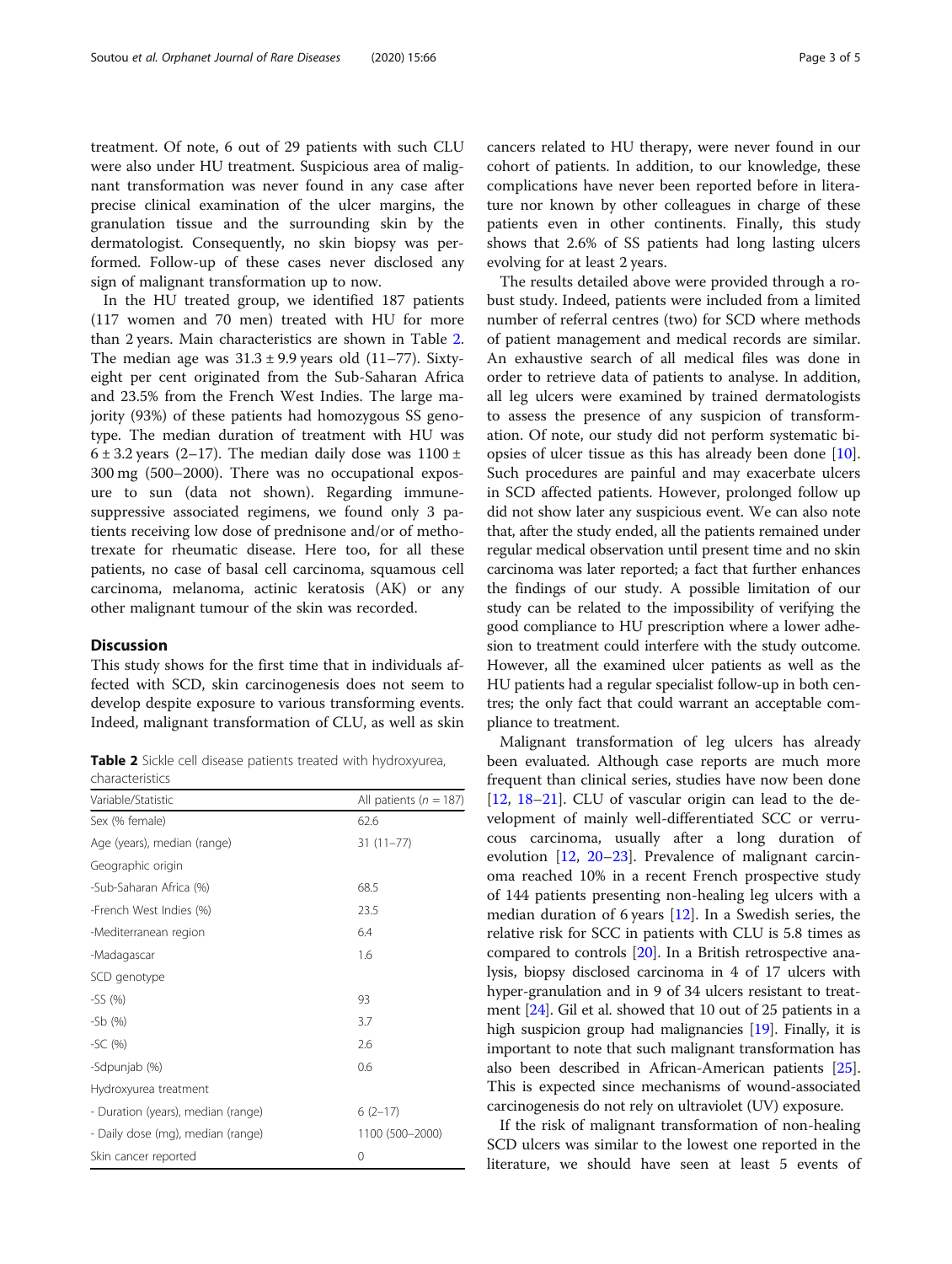carcinoma in our cohort [\[12](#page-4-0), [18](#page-4-0)–[21,](#page-4-0) [23,](#page-4-0) [24](#page-4-0)]. Moreover, the duration of sickle cell ulcers was prolonged with a median of 9.2 years. Persisting inflammation with an elevated blood flow are shown to be similar in SCD leg ulcers and chronic venous ulcers [[10\]](#page-4-0). Overall, the absence of any transformation despite prolonged ulceration seems to indicate an under-risk of skin carcinogenesis in response to wounding.

HU is potentially mutagenic and frequently carcinogenic for skin. Pre-carcinomatous lesions such as AK and subsequent SCC have been found to occur in patients treated with HU for myeloproliferative neoplasms [\[15\]](#page-4-0). Frequency of AK and cutaneous carcinomas was shown to reach 51 and 11% of treated cases respectively [\[16,](#page-4-0) [17](#page-4-0)]. Although median duration appears to be close to 46 months [[26](#page-4-0)], other reports show that squamous cell carcinomas may develop as early as one to 6 months [\[27](#page-4-0), [28](#page-4-0)]. Multiple lesions can also suddenly affect sun-exposed areas of lightcoloured skin [[29](#page-4-0)]. The SCD series that we report here shows again the absence of any of the classical occurring HU-related changes since there were neither AKs nor skin carcinoma. In accordance, reports of cutaneous adverse reactions in SCD patients treated with HU never noticed malignancies [\[30](#page-4-0)–[32](#page-4-0)].

Mechanisms of skin carcinomas in sun-exposed areas are related to UV-induced molecular changes in humans as well as in mice models [[33,](#page-4-0) [34](#page-4-0)]. HU induces cutaneous carcinogenesis nearly always in sun-exposed areas as well as this may occur in other drug-induced circumstances [[35,](#page-4-0) [36](#page-4-0)]. The absence of any AK or SCC in our patients, in contrast with those treated for myeloproliferative neoplasms, may therefore be solely the consequence of SCD patients' characteristics. These are younger, with a darker skin than patients with myeloproliferative neoplasms. Indeed, incidence of skin cancer is about 70 times lower in darkly pigmented persons than in light-skinned Caucasians, a direct result of inherent sun protection provided by increased epidermal melanin [[37,](#page-4-0) [38](#page-4-0)]. However, HU may also induce carcinomas in other organs than the skin such as the oral cavity showing that oncogenic events may rise independently of UV exposure [\[39](#page-4-0)].

Although no accurate estimation of cancer in SCD is available in medical literature, one retrospective survey suggests that cancer incidence for patients with SCD might be roughly equivalent to that of the general African-American population [\[40\]](#page-4-0). Data on cancer development were indeed collected in 16,613 patients with SCD: cancer was diagnosed in 49 SCD patients with a median age of 34 years at malignancy diagnosis. Only 3 patients were under HU treatment. Nevertheless, since no cutaneous cancer was reported, it remains unclear if skin malignancies were listed in the survey form. Assuming that cutaneous carcinoma should have been reported

if present, these results are in accordance with ours, suggesting a protection toward the risk of cutaneous carcinoma in SCD.

We believe therefore that patients with SCD do not develop skin cancer even when exposed to a well-known risk factor like CLU or HU trigger. Further clinical studies are required to better confirm this hypothesis. However, with the two previously cited potential protecting factors, namely young age and black skin, a comparative study is unrealizable in Europe. Relevant matching needs to be done on young black patients, without SCD, suffering from chronic ulcers or taking hydroxyurea, a condition nearly impossible. In addition, biological studies could help in understanding the mechanisms of such resistance. This could be eventually done using cultures of SCD keratinocytes with exposure to other than UV carcinogenic triggers and assessing the molecular response. However, this method would not take into account in vivo vascular or inflammatory changes. We recently developed a murine model for sickle cell ulcer [\[41\]](#page-4-0). This could be another tool to study the response to carcinogenic triggers in these mice.

### Conclusions

Our results indicate a peculiar resistance to cutaneous carcinogenesis in SCD patients. Depicting molecular pathways in skin response to carcinogenic triggers should bring original findings in skin cancer biology.

### Acknowledgements

Roula JAMOUS, MD, a dermatologist who contributed in examining some patients.

Authors wish to acknowledge AREMPH for supporting this work.

### Authors' contributions

SA and BS had full access to all of the data in the study and take responsibility for the integrity of the data and the accuracy of the data analysis. Study concept and design: SA, BS. Acquisition, analysis, and interpretation of data: BS, PS, FL, AH, SA. Drafting of the manuscript: BS, SA. Critical revision of the manuscript for important intellectual content: BS, PS, FL, AH, SA. Statistical analysis: not applicable. Obtained funding: not applicable. Administrative, technical, or material support: BS, PS, FL, AH, SA. Study supervision: SA. Funding/Support: none. Financial Disclosure: none reported. The authors read and approved the final manuscript.

#### Funding None.

### Availability of data and materials

All data generated or analysed during this study are included in this published article [and its supplementary information files].

### Ethics approval and consent to participate

The Committee for the Protection of Persons in Biomedical Research (CPPRB) of the Assistance Publique – Hôpitaux de Paris, France, approved the study protocol. The study was conducted in concordance with the French Ethical Rules as well as with the Declaration of Helsinki. Informed consent was obtained before study enrolment for patients of the first series.

#### Consent for publication

Not applicable. Data utilized for this study were stripped of personally identifiable information.